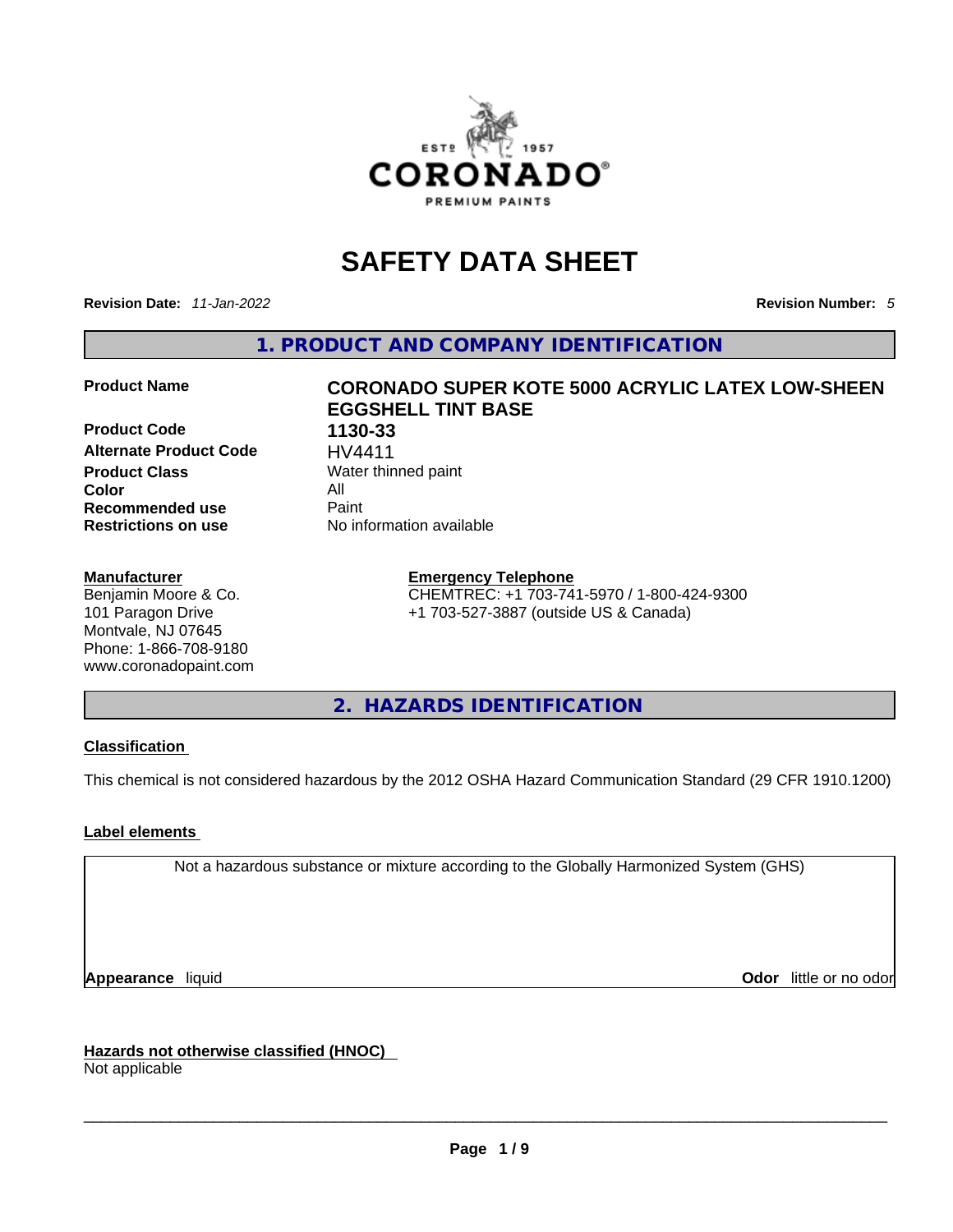#### **Other information**

No information available

 **WARNING:** This product contains isothiazolinone compounds at levels of <0.1%. These substances are biocides commonly found in most paints and a variety of personal care products as a preservative. Certain individuals may be sensitive or allergic to these substances, even at low levels.

#### **3. COMPOSITION INFORMATION ON COMPONENTS**

| <b>Chemical name</b>                                                         | <b>CAS No.</b> | Weight-%  |
|------------------------------------------------------------------------------|----------------|-----------|
| Nepheline syenite                                                            | 37244-96-5     | $10 - 15$ |
| Titanium dioxide                                                             | 13463-67-7     | $10 - 15$ |
| Kaolin                                                                       | 1332-58-7      | 1 - 5     |
| Propanoic acid, 2-methyl-, monoester with<br>2,2,4-trimethyl-1,3-pentanediol | 25265-77-4     | $1 - 5$   |
| Propylene glycol                                                             | 57-55-6        | - 5       |

| No hazards which require special first aid measures.<br><b>General Advice</b><br><b>Eye Contact</b><br>Rinse thoroughly with plenty of water for at least 15 minutes and consult a<br>physician.<br><b>Skin Contact</b><br>Wash off immediately with soap and plenty of water while removing all<br>contaminated clothes and shoes. |
|-------------------------------------------------------------------------------------------------------------------------------------------------------------------------------------------------------------------------------------------------------------------------------------------------------------------------------------|
|                                                                                                                                                                                                                                                                                                                                     |
|                                                                                                                                                                                                                                                                                                                                     |
|                                                                                                                                                                                                                                                                                                                                     |
| Move to fresh air. If symptoms persist, call a physician.<br><b>Inhalation</b>                                                                                                                                                                                                                                                      |
| Clean mouth with water and afterwards drink plenty of water. Consult a physician<br>Ingestion<br>if necessary.                                                                                                                                                                                                                      |
| None known.<br><b>Most Important</b><br><b>Symptoms/Effects</b>                                                                                                                                                                                                                                                                     |
| <b>Notes To Physician</b><br>Treat symptomatically.                                                                                                                                                                                                                                                                                 |

| <b>Suitable Extinguishing Media</b>                   | Use extinguishing measures that are appropriate to local<br>circumstances and the surrounding environment.                                   |
|-------------------------------------------------------|----------------------------------------------------------------------------------------------------------------------------------------------|
| Protective equipment and precautions for firefighters | As in any fire, wear self-contained breathing apparatus<br>pressure-demand, MSHA/NIOSH (approved or equivalent)<br>and full protective gear. |
| <b>Specific Hazards Arising From The Chemical</b>     | Closed containers may rupture if exposed to fire or<br>extreme heat.                                                                         |
|                                                       |                                                                                                                                              |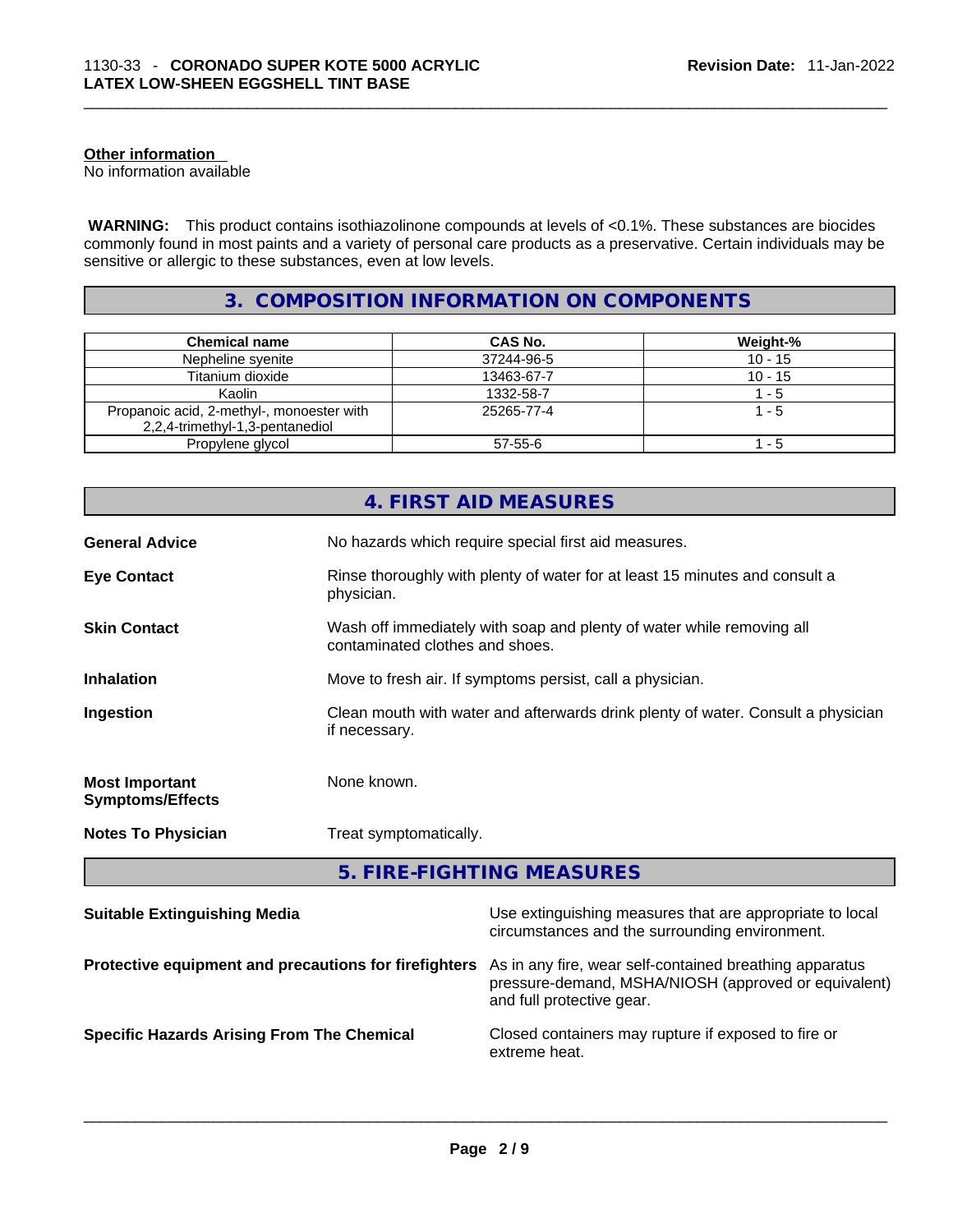| Sensitivity to mechanical impact                                                 |                 | No.                                                |                                |
|----------------------------------------------------------------------------------|-----------------|----------------------------------------------------|--------------------------------|
| Sensitivity to static discharge                                                  |                 | No.                                                |                                |
| <b>Flash Point Data</b><br>Flash point (°F)<br>Flash Point (°C)<br><b>Method</b> |                 | Not applicable<br>Not applicable<br>Not applicable |                                |
| <b>Flammability Limits In Air</b>                                                |                 |                                                    |                                |
| Lower flammability limit:<br><b>Upper flammability limit:</b>                    |                 | Not applicable<br>Not applicable                   |                                |
| <b>NFPA</b><br>Health: 1                                                         | Flammability: 0 | <b>Instability: 0</b>                              | <b>Special: Not Applicable</b> |
| $\blacksquare$                                                                   |                 |                                                    |                                |

- **NFPA Legend**
- 0 Not Hazardous 1 - Slightly
- 2 Moderate
- 3 High
- 4 Severe

*The ratings assigned are only suggested ratings, the contractor/employer has ultimate responsibilities for NFPA ratings where this system is used.* 

*Additional information regarding the NFPA rating system is available from the National Fire Protection Agency (NFPA) at www.nfpa.org.* 

#### **6. ACCIDENTAL RELEASE MEASURES**

| <b>Personal Precautions</b>      | Avoid contact with skin, eyes and clothing. Ensure adequate ventilation.                                                                                                         |
|----------------------------------|----------------------------------------------------------------------------------------------------------------------------------------------------------------------------------|
| <b>Other Information</b>         | Prevent further leakage or spillage if safe to do so.                                                                                                                            |
| <b>Environmental precautions</b> | See Section 12 for additional Ecological Information.                                                                                                                            |
| <b>Methods for Cleaning Up</b>   | Soak up with inert absorbent material. Sweep up and shovel into suitable<br>containers for disposal.                                                                             |
|                                  | 7. HANDLING AND STORAGE                                                                                                                                                          |
| Handling                         | Avoid contact with skin, eyes and clothing. Avoid breathing vapors, spray mists or<br>sanding dust. In case of insufficient ventilation, wear suitable respiratory<br>equipment. |
| <b>Storage</b>                   | Keep container tightly closed. Keep out of the reach of children.                                                                                                                |
| <b>Incompatible Materials</b>    | No information available                                                                                                                                                         |
|                                  |                                                                                                                                                                                  |

### **8. EXPOSURE CONTROLS/PERSONAL PROTECTION**

#### **Exposure Limits**

| Chemical<br>name | -сн<br>1 L V | <b>DEL</b><br><b>OCUA</b><br>בע |
|------------------|--------------|---------------------------------|
|                  |              |                                 |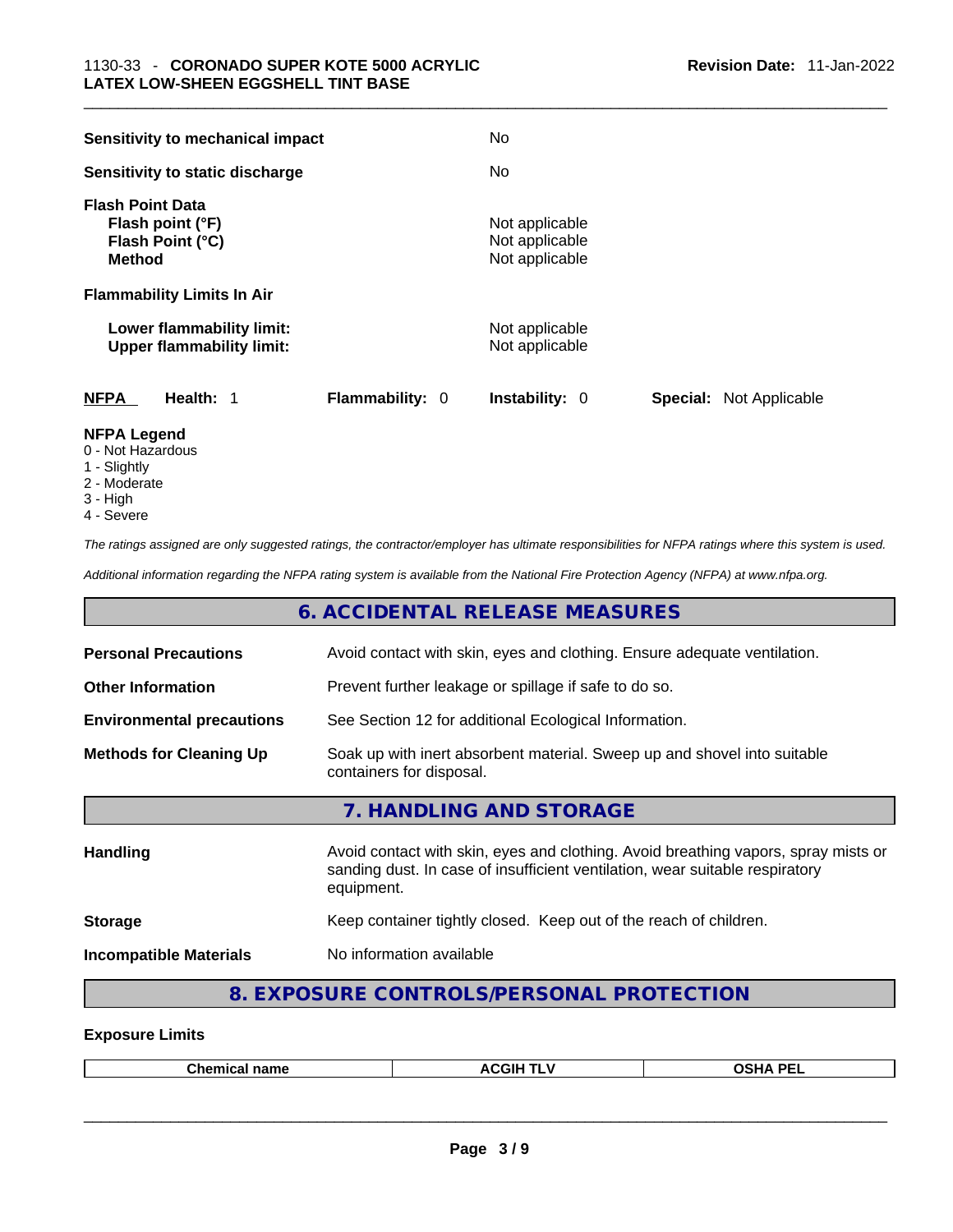| Titanium dioxide | TWA: $10 \text{ ma/m}^3$                   | 15 mg/m $3$ - TWA |
|------------------|--------------------------------------------|-------------------|
| Kaolin           | TWA: $2 \text{ mq/m}^3$ particulate matter | 15 mg/m $3$ - TWA |
|                  | containing no asbestos and $<$ 1%          | 5 mg/m $^3$ - TWA |
|                  | crystalline silica, respirable particulate |                   |
|                  | matter                                     |                   |

#### **Legend**

ACGIH - American Conference of Governmental Industrial Hygienists Exposure Limits OSHA - Occupational Safety & Health Administration Exposure Limits N/E - Not Established

| <b>Engineering Measures</b> | Ensure |
|-----------------------------|--------|
|-----------------------------|--------|

**Engineering Measures** Ensure adequate ventilation, especially in confined areas.

## **Personal Protective Equipment**

| Personal Protective Equipment |                                                                                                                                     |
|-------------------------------|-------------------------------------------------------------------------------------------------------------------------------------|
| <b>Eye/Face Protection</b>    | Safety glasses with side-shields.                                                                                                   |
| <b>Skin Protection</b>        | Protective gloves and impervious clothing.                                                                                          |
| <b>Respiratory Protection</b> | In case of insufficient ventilation wear suitable respiratory equipment.                                                            |
| <b>Hygiene Measures</b>       | Avoid contact with skin, eyes and clothing. Remove and wash contaminated<br>clothing before re-use. Wash thoroughly after handling. |

#### **9. PHYSICAL AND CHEMICAL PROPERTIES**

| Appearance                           | liquid                   |
|--------------------------------------|--------------------------|
| Odor                                 | little or no odor        |
| <b>Odor Threshold</b>                | No information available |
| Density (Ibs/gal)                    | $10.65 - 10.75$          |
| <b>Specific Gravity</b>              | $1.27 - 1.29$            |
| pH                                   | No information available |
| <b>Viscosity (cps)</b>               | No information available |
| Solubility(ies)                      | No information available |
| <b>Water solubility</b>              | No information available |
| <b>Evaporation Rate</b>              | No information available |
| Vapor pressure                       | No information available |
| Vapor density                        | No information available |
| Wt. % Solids                         | $40 - 50$                |
| <b>Vol. % Solids</b>                 | $25 - 35$                |
| Wt. % Volatiles                      | $50 - 60$                |
| <b>Vol. % Volatiles</b>              | $65 - 75$                |
| <b>VOC Regulatory Limit (g/L)</b>    | < 100                    |
| <b>Boiling Point (°F)</b>            | 212                      |
| <b>Boiling Point (°C)</b>            | 100                      |
| Freezing point (°F)                  | 32                       |
| <b>Freezing Point (°C)</b>           | 0                        |
| Flash point (°F)                     | Not applicable           |
| Flash Point (°C)                     | Not applicable           |
| <b>Method</b>                        | Not applicable           |
| <b>Flammability (solid, gas)</b>     | Not applicable           |
| <b>Upper flammability limit:</b>     | Not applicable           |
| Lower flammability limit:            | Not applicable           |
| <b>Autoignition Temperature (°F)</b> | No information available |
| <b>Autoignition Temperature (°C)</b> | No information available |
| Decomposition Temperature (°F)       | No information available |
|                                      |                          |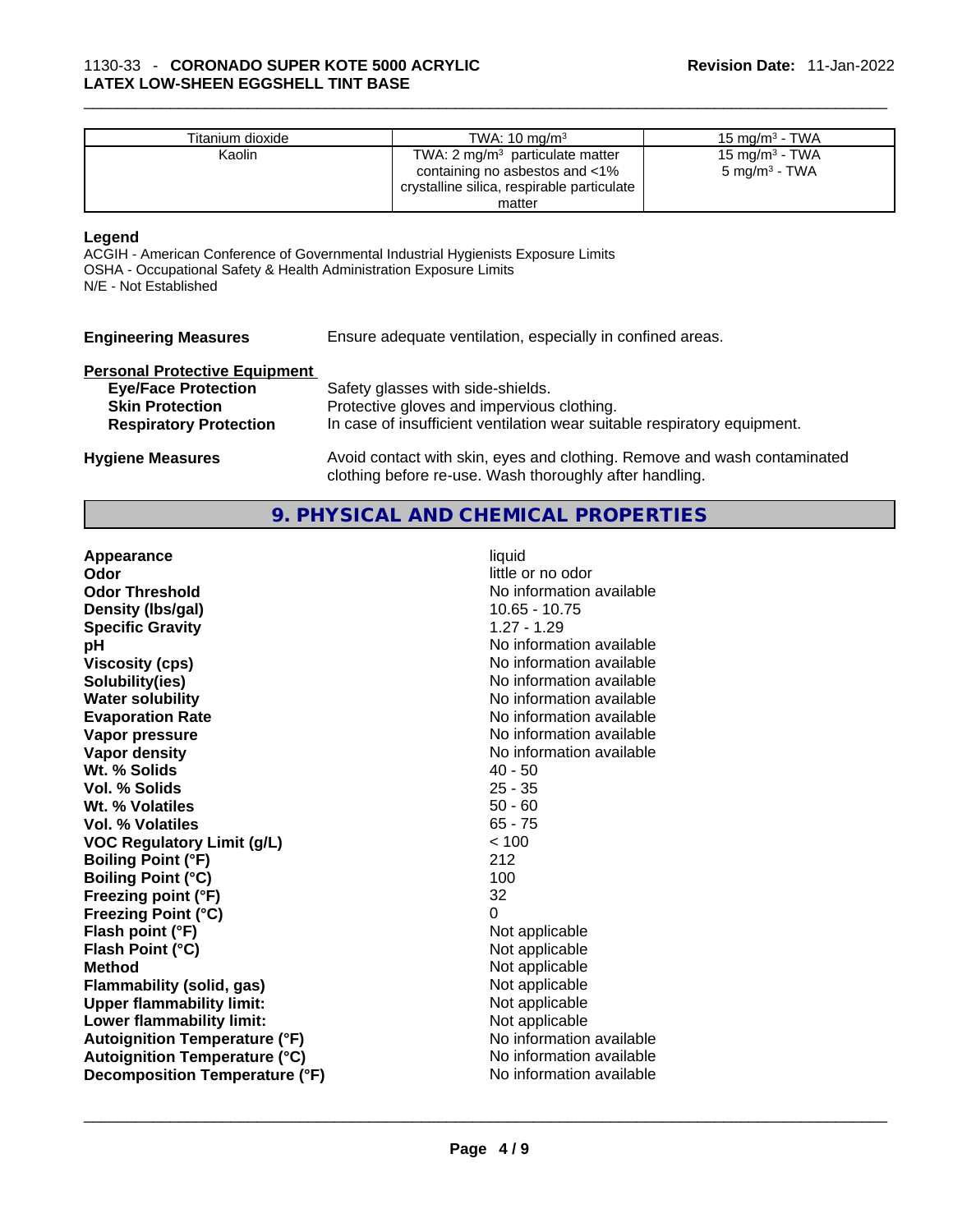**Decomposition Temperature (°C)** No information available **Partition coefficient** 

#### **10. STABILITY AND REACTIVITY**

| Not Applicable                           |
|------------------------------------------|
| Stable under normal conditions.          |
| Prevent from freezing.                   |
| No materials to be especially mentioned. |
| None under normal use.                   |
| None under normal conditions of use.     |
|                                          |

#### **11. TOXICOLOGICAL INFORMATION**

#### **Product Information**

## **Information on likely routes of exposure Principal Routes of Exposure** Eye contact, skin contact and inhalation. **Acute Toxicity Product Information** No information available **<u>Symptoms related to the physical, chemical and toxicological characteristics</u> Symptoms** No information available **Delayed and immediate effects as well as chronic effects from short and long-term exposure**

| Eye contact                     | May cause slight irritation.                                                      |
|---------------------------------|-----------------------------------------------------------------------------------|
| <b>Skin contact</b>             | Substance may cause slight skin irritation. Prolonged or repeated contact may dry |
|                                 | skin and cause irritation.                                                        |
| <b>Inhalation</b>               | May cause irritation of respiratory tract.                                        |
| Ingestion                       | Ingestion may cause gastrointestinal irritation, nausea, vomiting and diarrhea.   |
| <b>Sensitization</b>            | No information available                                                          |
| <b>Neurological Effects</b>     | No information available.                                                         |
| <b>Mutagenic Effects</b>        | No information available.                                                         |
| <b>Reproductive Effects</b>     | No information available.                                                         |
| <b>Developmental Effects</b>    | No information available.                                                         |
| Target organ effects            | No information available.                                                         |
| <b>STOT - single exposure</b>   | No information available.                                                         |
| <b>STOT - repeated exposure</b> | No information available.                                                         |
| Other adverse effects           | No information available.                                                         |
| <b>Aspiration Hazard</b>        | No information available                                                          |

**Numerical measures of toxicity**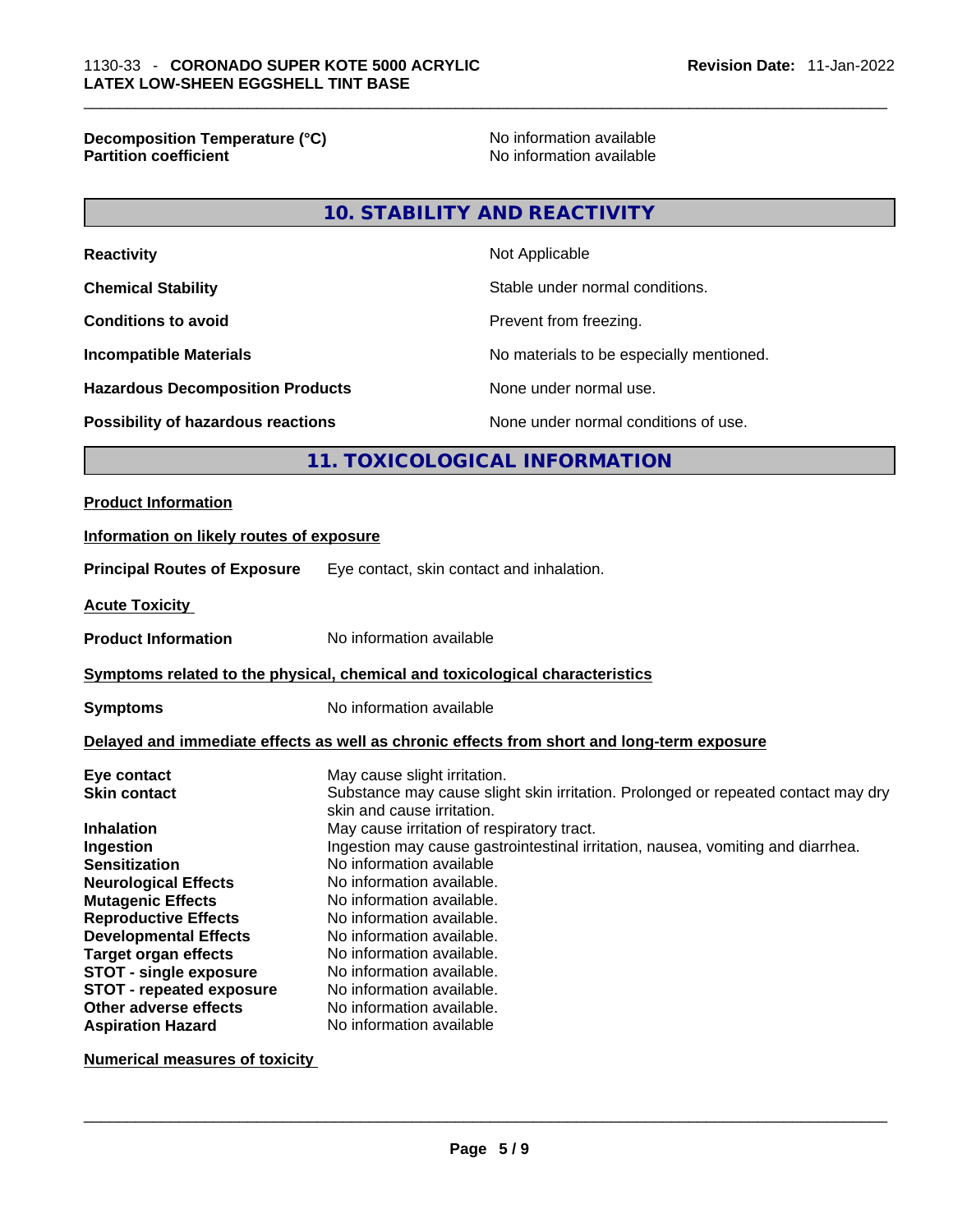#### **The following values are calculated based on chapter 3.1 of the GHS document**

| <b>ATEmix (oral)</b>   | 61711 mg/kg  |
|------------------------|--------------|
| <b>ATEmix (dermal)</b> | 736566 mg/kg |

#### **Component Information**

| Chemical name                                                                                 | Oral LD50             | Dermal LD50              | <b>Inhalation LC50</b>   |
|-----------------------------------------------------------------------------------------------|-----------------------|--------------------------|--------------------------|
| Titanium dioxide<br>13463-67-7                                                                | $> 10000$ mg/kg (Rat) |                          | $\overline{\phantom{a}}$ |
| Kaolin<br>1332-58-7                                                                           | $>$ 5000 mg/kg (Rat)  | $>$ 5000 mg/kg (Rat)     |                          |
| Propanoic acid, 2-methyl-,<br>monoester with<br>2,2,4-trimethyl-1,3-pentanediol<br>25265-77-4 | $=$ 3200 mg/kg (Rat)  | $> 15200$ mg/kg (Rat)    |                          |
| Propylene glycol<br>$57 - 55 - 6$                                                             | $= 20$ g/kg (Rat)     | $= 20800$ mg/kg (Rabbit) | $\overline{\phantom{0}}$ |

#### **Chronic Toxicity**

#### **Carcinogenicity**

*The information below indicates whether each agency has listed any ingredient as a carcinogen:.* 

| <b>Chemical name</b>  | IARC                 | <b>NTP</b> | OSHA   |
|-----------------------|----------------------|------------|--------|
|                       | Possible Human<br>2B |            | ∟isted |
| Titanium J<br>dioxide | Carcinoɑen           |            |        |

• Although IARC has classified titanium dioxide as possibly carcinogenic to humans (2B), their summary concludes: "No significant exposure to titanium dioxide is thought to occur during the use of products in which titanium dioxide is bound to other materials, such as paint."

#### **Legend**

IARC - International Agency for Research on Cancer NTP - National Toxicity Program OSHA - Occupational Safety & Health Administration

**12. ECOLOGICAL INFORMATION** 

#### **Ecotoxicity Effects**

The environmental impact of this product has not been fully investigated.

#### **Product Information**

#### **Acute Toxicity to Fish**

No information available

#### **Acute Toxicity to Aquatic Invertebrates**

No information available

## **Acute Toxicity to Aquatic Plants**

# No information available \_\_\_\_\_\_\_\_\_\_\_\_\_\_\_\_\_\_\_\_\_\_\_\_\_\_\_\_\_\_\_\_\_\_\_\_\_\_\_\_\_\_\_\_\_\_\_\_\_\_\_\_\_\_\_\_\_\_\_\_\_\_\_\_\_\_\_\_\_\_\_\_\_\_\_\_\_\_\_\_\_\_\_\_\_\_\_\_\_\_\_\_\_ **Persistence / Degradability**

No information available.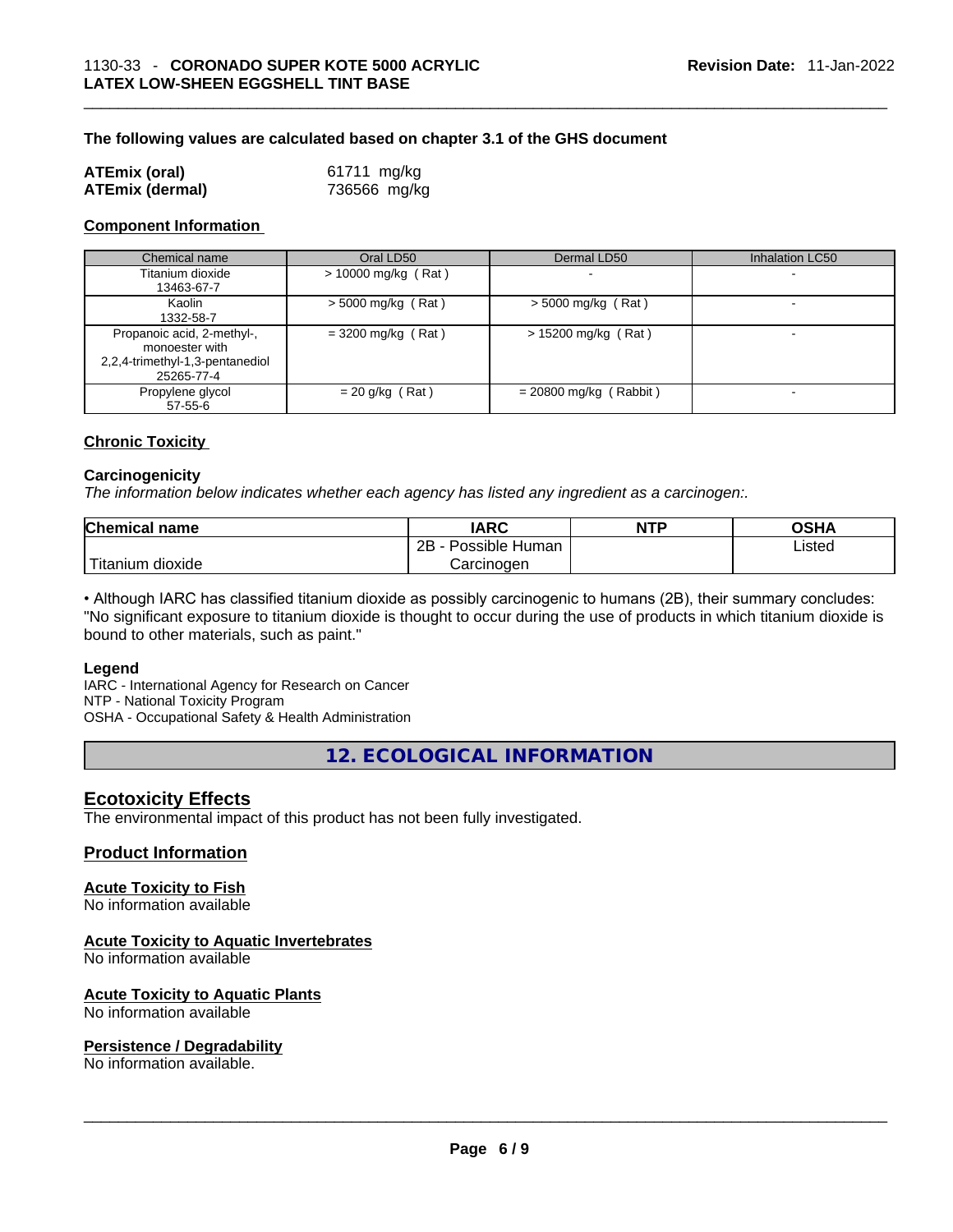#### **Bioaccumulation**

There is no data for this product.

#### **Mobility in Environmental Media**

No information available.

#### **Ozone**

No information available

#### **Component Information**

#### **Acute Toxicity to Fish**

Titanium dioxide  $\overline{\text{LC50:}}$  > 1000 mg/L (Fathead Minnow - 96 hr.) Propylene glycol LC50: 710 mg/L (Fathead Minnow - 96 hr.)

#### **Acute Toxicity to Aquatic Invertebrates**

Propylene glycol EC50: > 10000 mg/L (Daphnia magna - 24 hr.)

#### **Acute Toxicity to Aquatic Plants**

No information available

|                                  | 13. DISPOSAL CONSIDERATIONS                                                                                                                                                                                               |
|----------------------------------|---------------------------------------------------------------------------------------------------------------------------------------------------------------------------------------------------------------------------|
| <b>Waste Disposal Method</b>     | Dispose of in accordance with federal, state, and local regulations. Local<br>requirements may vary, consult your sanitation department or state-designated<br>environmental protection agency for more disposal options. |
|                                  | 14. TRANSPORT INFORMATION                                                                                                                                                                                                 |
| <b>DOT</b>                       | Not regulated                                                                                                                                                                                                             |
| <b>ICAO / IATA</b>               | Not regulated                                                                                                                                                                                                             |
| <b>IMDG / IMO</b>                | Not regulated                                                                                                                                                                                                             |
|                                  | <b>15. REGULATORY INFORMATION</b>                                                                                                                                                                                         |
| <b>International Inventories</b> |                                                                                                                                                                                                                           |

| <b>TSCA: United States</b> | Yes - All components are listed or exempt. |
|----------------------------|--------------------------------------------|
| <b>DSL: Canada</b>         | Yes - All components are listed or exempt. |

#### **Federal Regulations**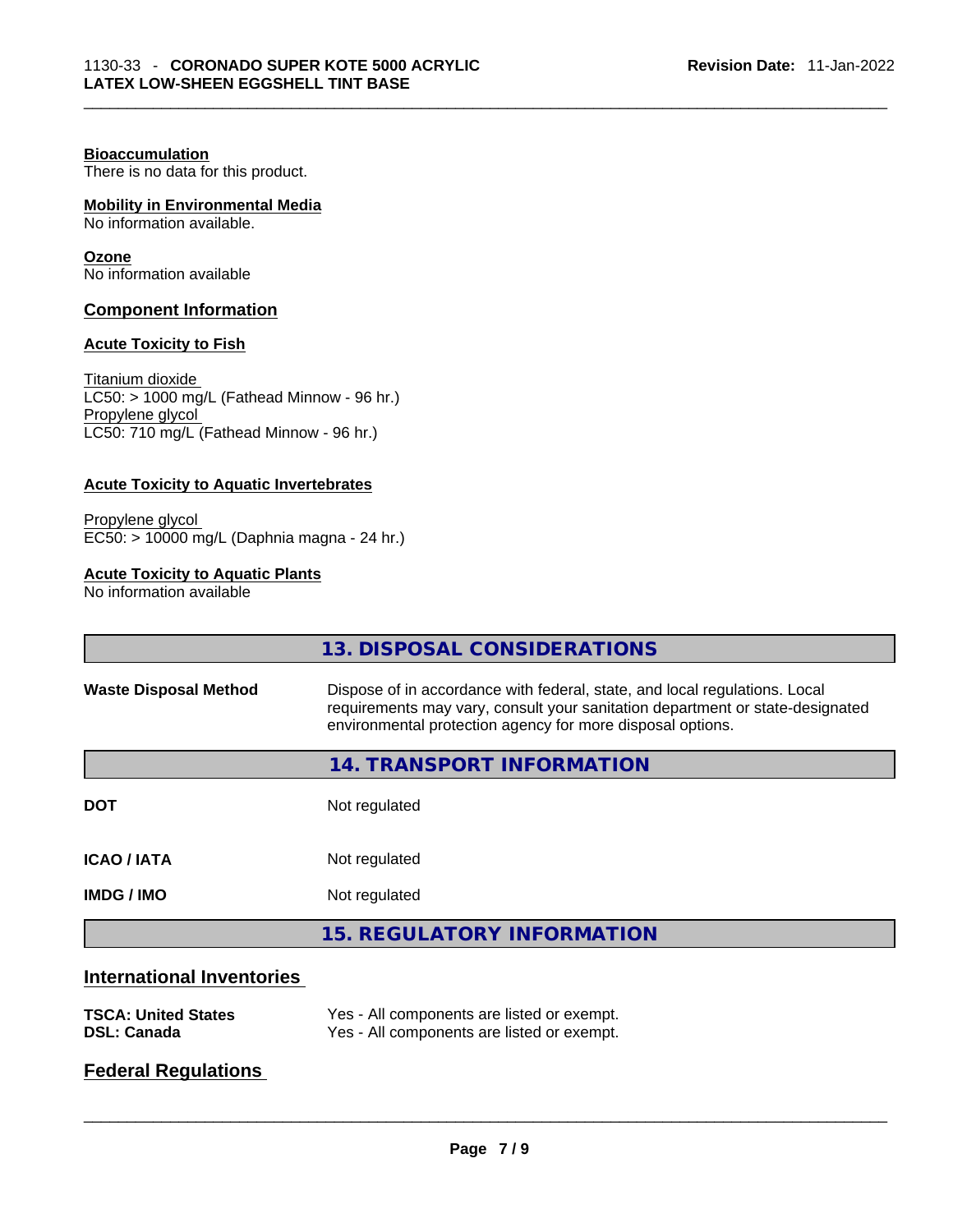#### **SARA 311/312 hazardous categorization**

| Acute health hazard               | No |
|-----------------------------------|----|
| Chronic Health Hazard             | Nο |
| Fire hazard                       | Nο |
| Sudden release of pressure hazard | Nο |
| Reactive Hazard                   | Nο |

#### **SARA 313**

Section 313 of Title III of the Superfund Amendments and Reauthorization Act of 1986 (SARA). This product contains a chemical or chemicals which are subject to the reporting requirements of the Act and Title 40 of the Code of Federal Regulations, Part 372:

*None*

#### **Clean Air Act,Section 112 Hazardous Air Pollutants (HAPs) (see 40 CFR 61)**

This product contains the following HAPs:

*None*

#### **US State Regulations**

#### **California Proposition 65**

**WARNING:** This product can expose you to chemicals including Titanium dioxide, which are known to the State of California to cause cancer, and Toluene which are known to the State of California to cause birth defects or other reproductive harm. For more information go to www.P65Warnings.ca.gov

#### **State Right-to-Know**

| <b>Chemical</b><br>name            | <b>Massachusetts</b> | <b>New</b><br><b>Jersev</b> | Pennsylvania |
|------------------------------------|----------------------|-----------------------------|--------------|
| <b></b><br><br>dioxide<br>⊺ıtanıum |                      |                             |              |
| . .<br>(aolin                      |                      |                             |              |

**Legend**

X - Listed

#### **16. OTHER INFORMATION**

| HMIS -                                                                                                                          | Health: 1 | <b>Flammability: 0</b> | <b>Reactivity: 0</b> | $PPE: -$ |
|---------------------------------------------------------------------------------------------------------------------------------|-----------|------------------------|----------------------|----------|
| <b>HMIS Legend</b><br>0 - Minimal Hazard<br>1 - Slight Hazard<br>2 - Moderate Hazard<br>3 - Serious Hazard<br>4 - Severe Hazard |           |                        |                      |          |